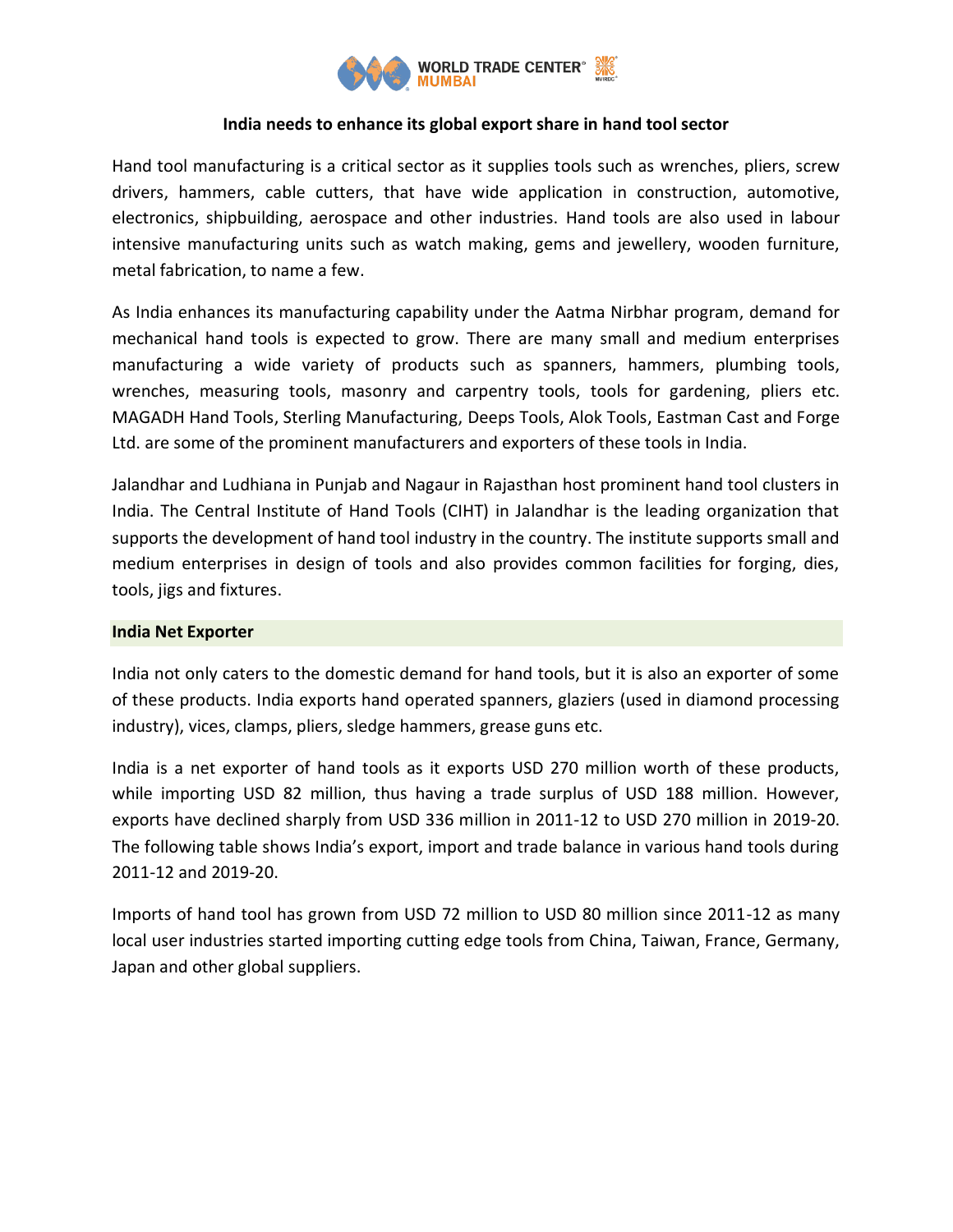

|               |                                                                      | 2011-12        |                |                      | 2019-20 |                |                |                      |
|---------------|----------------------------------------------------------------------|----------------|----------------|----------------------|---------|----------------|----------------|----------------------|
|               | <b>IHS Code Product Description</b>                                  | <b>Exports</b> | <b>Imports</b> | <b>Trade balance</b> |         | <b>Exports</b> | <b>Imports</b> | <b>Trade balance</b> |
|               | 82041110 HND-OPRTED SPANERS NON ADJUSTABLE                           | 147.28         | 2.37           | 144.91               |         | 122.01         | 3.09           | 118.92               |
|               | 82055990 OTHR HND TOOL INCL GLAZIERS DIAMONDS NES                    | 11.88          | 16.89          | $-5.01$              |         | 26.33          | 20.16          | 6.17                 |
|               | 82057000 VICES.CLAMPS & THE LIKE                                     | 51.55          | 9.7            | 41.85                |         | 25.3           | 5.97           | 19.33                |
|               | 82032000 PLIERS, PINCERS, TWEEZERS & SMRL TOOLS                      | 23.3           | 5.98           | 17.32                |         | 21.75          | 9.72           | 12.03                |
|               | 82052000 HAMMERS & SLEDGE HAMMERS                                    | 8.59           | 1.28           | 7.31                 |         | 14.9           | 0.98           | 13.92                |
|               | 82055910 GREASE GUNS (EXCLD COMPRSD AIR TYPE)                        | 17.78          | 0.99           | 16.79                |         | 13.89          | 0.76           | 13.13                |
|               | 82055920 METAL WORKING HND TOOLS                                     | 5.53           | 0.45           | 5.08                 |         | 7.5            | 0.9            | 6.6                  |
|               | PLANES, CHISELS, GAUGES & SMLR CUTTING TOOLSFOR WORKING              |                |                |                      |         |                |                |                      |
| 82053000 WOOD |                                                                      | 8.55           | 1.05           | 7.5                  |         | 7.28           | 0.93           | 6.35                 |
|               |                                                                      |                |                |                      |         |                |                |                      |
|               | 82041120 HND-OPRTED WRENCHS (EXCLD TAP WRENCHS) NON-ADJUSTABLE 11.18 |                | 6.47           | 4.71                 |         | 6.68           | 9.43           | $-2.75$              |
|               | HAND TOOLS FOR SPECIFIED USES, SUCH AS, WATCH MAKNG                  |                |                |                      |         |                |                |                      |
|               | 82055930 T00LS, GOLDSMITH TOOLS                                      | 15.99          | 1.28           | 14.71                |         | 6.53           | 0.69           | 5.84                 |
|               | 82041220 HND-OPRTED WRENCHS (EX TAPE WRENCHS) ADJSTBL                | 2.84           | 6.11           | $-3.27$              |         | 5.81           | 6.7            | $-0.89$              |
|               | 82055190 OTHER HOUSEHOLD HAND TOOLS                                  | 22.54          | 3.18           | 19.36                |         | 4.97           | 2.22           | 2.75                 |
|               | 82060010 GARAGE TOOLS IN SETS                                        | 0.21           | 0.52           | $-0.31$              |         | 1.58           | 0.33           | 1.25                 |
|               | 82041210 HND-OPRTED SPANERS-ADJUSTABLE                               | 2.56           | 0.25           | 2.31                 |         | 1.57           | 0.33           | 1.24                 |
|               | 82042000 INTRCHANGBLE SPANER SOKETS, WTH HANDL OR NT                 | 1.51           | 3.74           | $-2.23$              |         | 1.54           | 10.21          | $-8.67$              |
|               | OTHER TOOLS OF TWO OR MORE OF HDN NO. 8202TO 8205 PUT                |                |                |                      |         |                |                |                      |
|               | 82060090 UP IN SETS FOR RETAIL                                       | 2.76           | 4.77           | $-2.01$              |         | 1.38           | 5.47           | $-4.09$              |
|               | 82054000 SCREWDRIVERS                                                | 0.79           | 3.19           | $-2.4$               |         | 1.05           | 4.02           | $-2.97$              |
|               | 82055110 CAN OR CORK OPENERS                                         | 0.48           | 0.09           | 0.39                 |         | 0.08           | 0.11           | $-0.03$              |
|               | 82056000 BLOW LAMPS                                                  | 0.04           | 0.04           | 0                    |         | 0.01           | 0.05           | $-0.04$              |
|               | 82059000 SETS OF TWO OR MORE SUBHDNGS OF 8205                        | 1.59           | 2.49           | $-0.9$               |         | $\Omega$       | <sup>0</sup>   | $\Omega$             |
|               | <b>Total</b>                                                         | 336.95         | 70.84          | 266.11               |         | 270.16         | 82.07          | 188.09               |
|               | Source: Ministry of Commerce and Industry, Government of India       |                |                |                      |         |                |                |                      |

#### **Export and import of hand tools by India (figures in USD million)**

Major reasons for decline in exports are poor demand in European countries, which are the major markets for Indian hand tools, competition from Chinese exporters, lack of technology upgradation by domestic manufacturers etc. Rising demand for power tools has also reduced demand for hand operated tools. User industries are opting for battery-charged automated tools instead of using brick and mortar hand tools.

As the following table shows, world exports of hand tool stands at USD 13.3 billion, of which India's share is 1.5%-4.6%, depending on the type of tools. India has a share of 4.6% in world export of hand operated spanners & wrenches; on the other hand, it s share is 1.5% in export of glaziers' diamond, blow lamps, vices etc. Major exporters of hand tools are China, Taiwan, Germany, USA, France and UK. India is the fifth largest exporter of hand operated spanners & wrenches. India does not figure in the top five exporters list in other segments of hand tools. Major importers of hand tools are USA, Germany, Canada, France, UK and Netherlands.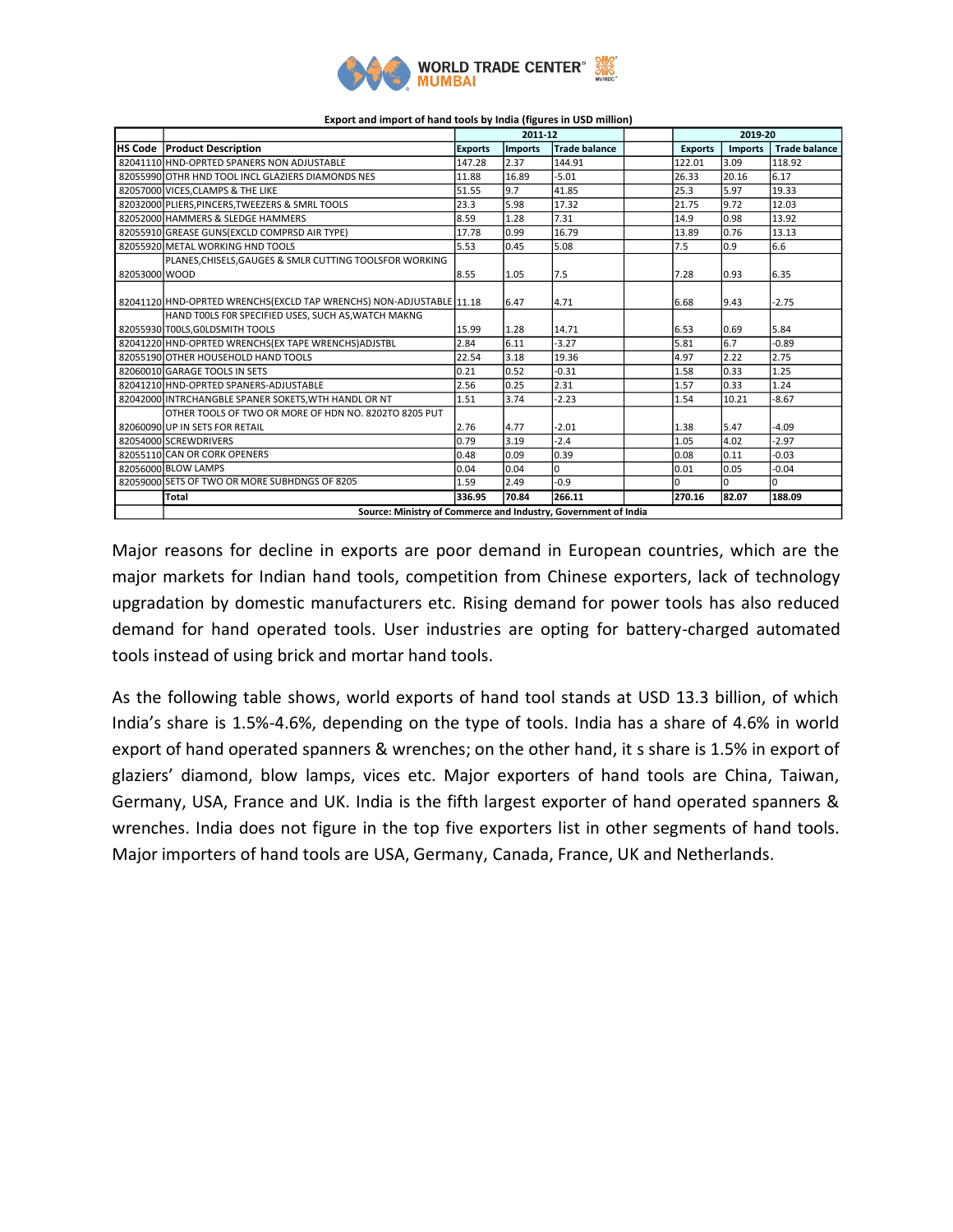

| World trade profile in hand tools |                                                         |                      |                        |                             |                       |  |  |  |  |  |  |
|-----------------------------------|---------------------------------------------------------|----------------------|------------------------|-----------------------------|-----------------------|--|--|--|--|--|--|
|                                   |                                                         | <b>World exports</b> | India's share in world |                             |                       |  |  |  |  |  |  |
| <b>HS Code</b>                    | <b>Product Description</b>                              | (USD billion)        | exports                | <b>Major exporters</b>      | Major importers       |  |  |  |  |  |  |
|                                   |                                                         |                      |                        | China, Taiwan, Germany,     | USA, Germany, Canada, |  |  |  |  |  |  |
|                                   | Hand tools, incl. glaziers' diamonds, of base metal,    |                      |                        | USA, France, UK,            | France, UK,           |  |  |  |  |  |  |
|                                   | 8205 n.e.s.; blowlamps and the like; vices              | 8.04                 | 1.50%                  | Netherlands                 | Netherlands           |  |  |  |  |  |  |
|                                   |                                                         |                      |                        |                             | USA, Germany, Canada, |  |  |  |  |  |  |
|                                   | Hand-operated spanners and wrenches, incl. torque       |                      |                        | China, Taiwan, Germany,     | France, UK,           |  |  |  |  |  |  |
|                                   | 8204 meter wrenches                                     | 3.03                 | 4.60%                  | USA, India                  | Netherlands           |  |  |  |  |  |  |
|                                   |                                                         |                      |                        |                             | USA, Germany,         |  |  |  |  |  |  |
|                                   |                                                         |                      |                        | China, Germany, USA,        | Singapore, France,    |  |  |  |  |  |  |
|                                   | Files, rasps, pliers, incl. cutting pliers, pincers and |                      |                        | Taiwan, Netherland,         | Netherlands, UK,      |  |  |  |  |  |  |
|                                   | 8203 tweezers for non-medical use                       | 2.25                 | 2.60%                  | Switzerland, Belgium, India | Canada                |  |  |  |  |  |  |
|                                   | <b>Total</b>                                            | 13.32                |                        |                             |                       |  |  |  |  |  |  |
| Source: ITC, Geneva               |                                                         |                      |                        |                             |                       |  |  |  |  |  |  |

# **Opportunities and challenges**

India's export of hand tools is less than USD 300 million, while the global export is USD 13.32 billion, which signifies huge untapped export potential for India. Currently, USA, UK, Germany, Brazil, UAE and Nigeria are major export destinations of hand tools. India should diversify its export market to Asia, Africa and Latin America.

Also, government and industry association should work together for technology upgradation and modernization of manufacturing units of small and medium enterprises. The local hand tool manufacturers have sought government assistance in terms of waiver of duty for import of machineries to modernize plants, access to capital at reasonable interest cost and financial support for purchase of land and cutting edge technologies. A coordinated action between industry associations and government will not only promote exports of hand tool, but also help control the growing imports.

**Notifications**

#### **PIB**

Aatmanirbhar Bharat is about opening doors wider

<https://pib.gov.in/PressReleseDetail.aspx?PRID=1676792>